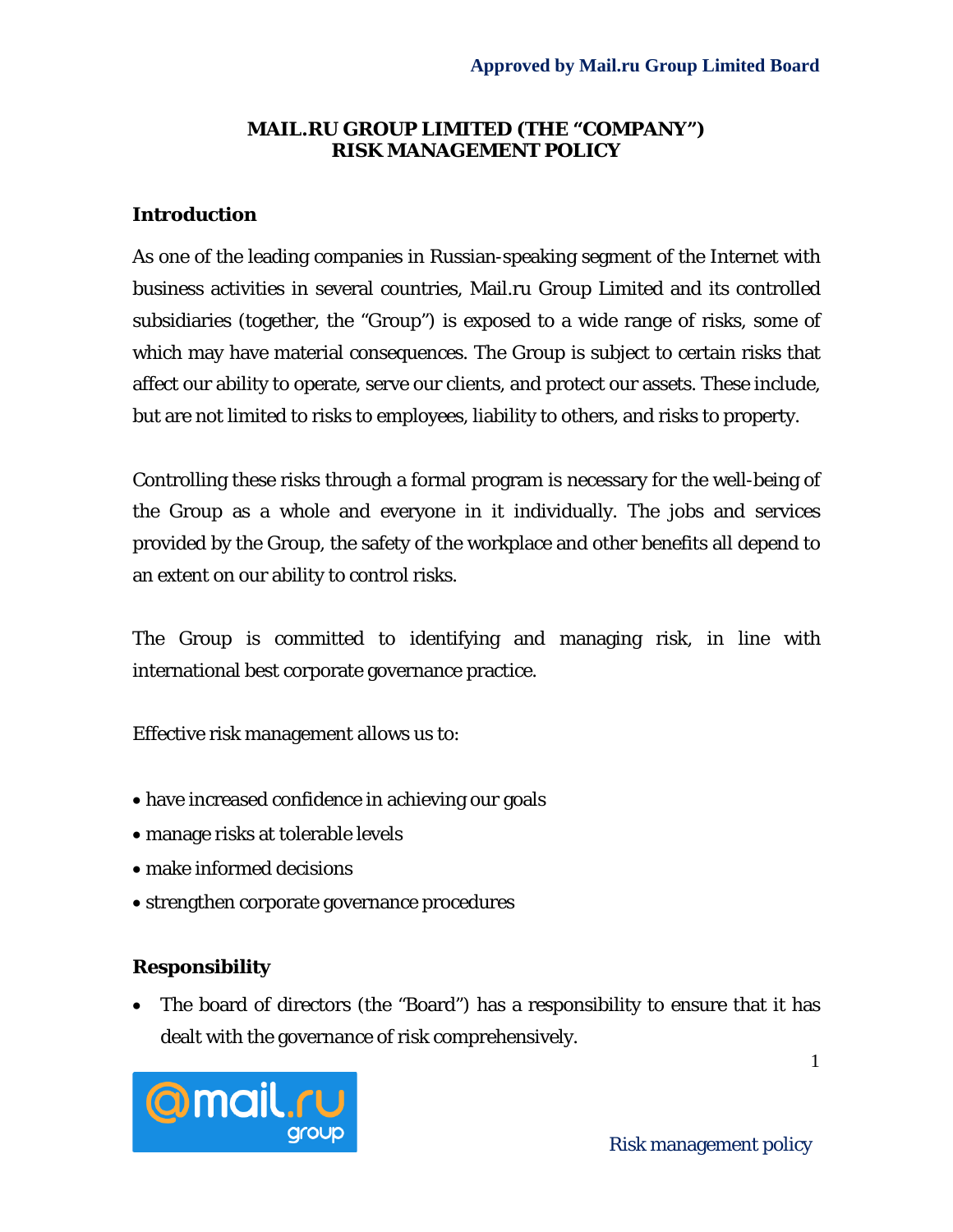- The chief executive officer (CEO) is accountable to the Board for the enterprisewide management of risk.
- Management is responsible for risk in accordance with approved plans and policies.
- The Risk committee assists the management in carrying out its responsibility for the governance of risk. A dedicated Risk manager reports to the Risk committee.
- The Risk committee advises on, formulates, implements and executes an adequate internal control framework and manages the risk management system and monitors the Group's risk profile, ensuring that major risks are identified and reported at the appropriate level within the Group.
- Internal audit provides assurance on the adequacy and effectiveness of the risk management process across the Group.
- The Audit committee assists the Board in its responsibility for overseeing financial reporting risks and internal financial controls, including fraud and IT risks as they relate to financial reporting, adequacy and effectiveness of risk management and addresses risk related issues as follows:
	- a. reviews and approves for recommendation to the Board a risk management policy and a plan developed by the management;
	- b. monitors implementation of the risk policy and plan, ensuring that the appropriate enterprise-wide risk management system and process is in place with adequate and effective risk management processes that include strategy, ethics, operations, reporting, compliance, IT and sustainability;
	- c. makes recommendations to the Board concerning risk indicators, levels of risk tolerance and appetite;

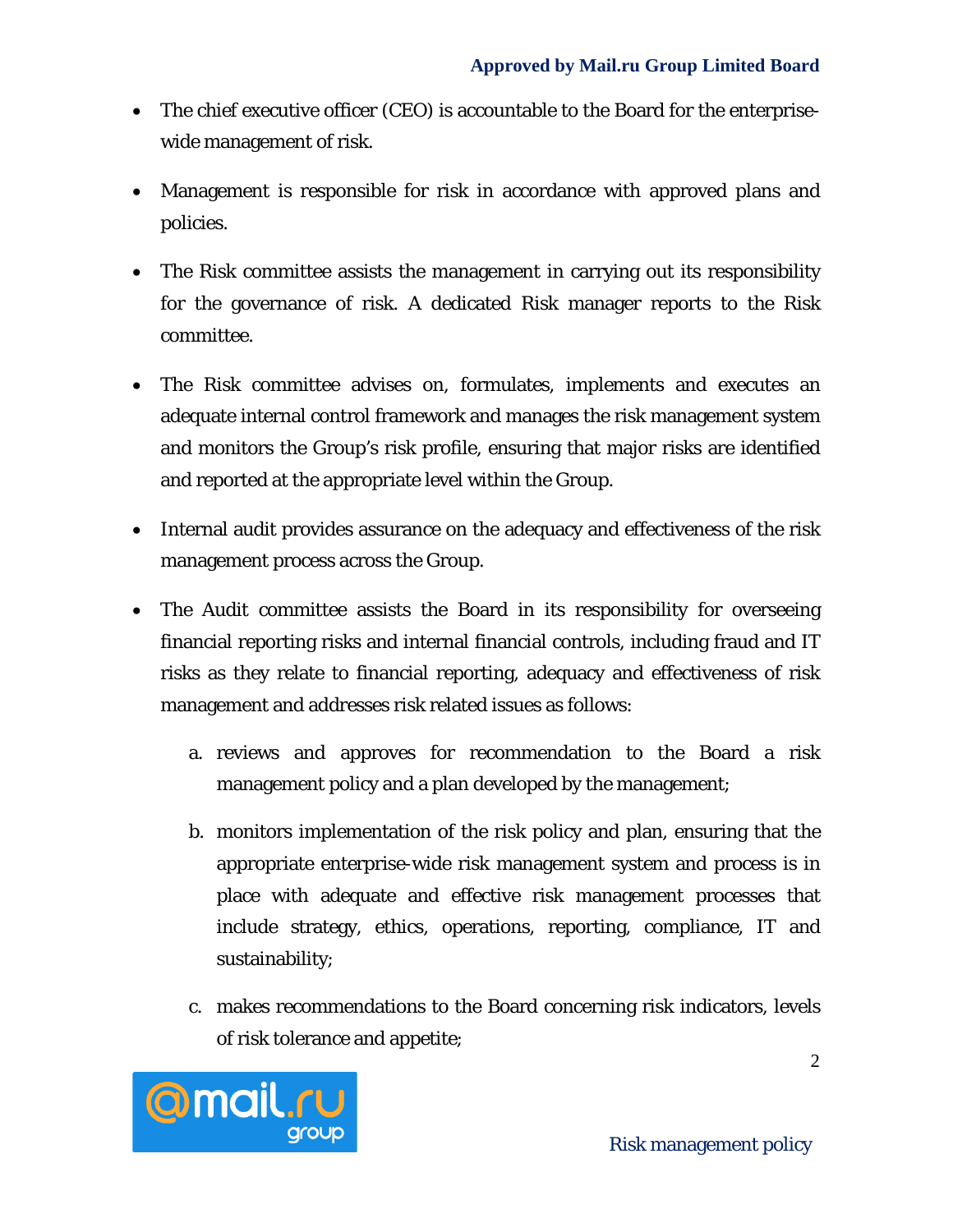- d. monitors that risks are reviewed by management, and that management considers and implements appropriate responses to identified risks, so that they are managed within the levels of risk tolerance and appetite approved by the Board;
- e. ensures that risk management assessments are performed regularly by management;
- f. issues a formal opinion to the Board about the effectiveness of the system and process of risk management; and
- g. reviews reporting concerning risk management that is to be included in the integrated report, ensuring it is timely, comprehensive and relevant.
- The Audit committee oversees the functioning of external and internal auditors, including satisfying itself that risks are assured through its review of the combined assurance model.

### **Scope and Revision**

The risk management policy is applicable to all operations where the Group directly or indirectly has more than 50% ownership and management control over operations.

The Board adopts a risk map, to be reviewed quarterly, for implementation of the risk plan. The risk map includes a description of risks, degree of gravity, risk owner/s and ways of mitigating the risks. The areas of risk focus for each reporting year are decided when the risk management plan is approved.

The policy is applicable to risks the Group faces in the execution of its strategy, operations, reporting and compliance activities and will be reviewed and updated as required.

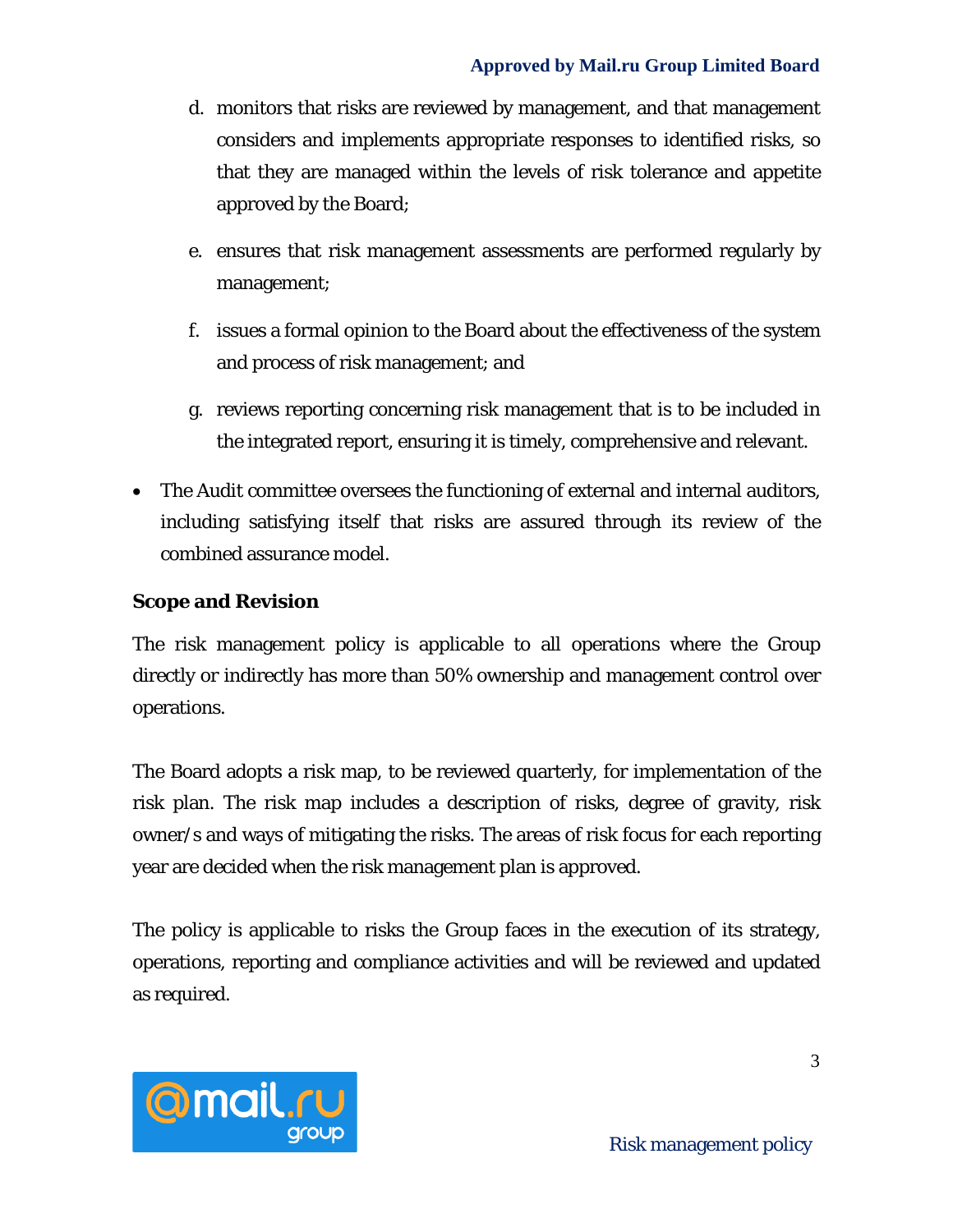# **Policy**

The Group maintains a transparent risk profile by using a structured, formal and planned approach to risk management. The identification, management and reporting of risks are embedded in its business activities and processes.

### **Framework**

The Group's enterprise-wide risk management (ERM) framework is designed to ensure that significant risks and related incidents are identified, documented, managed, monitored and reported in a consistent and structured manner across the Group. A common approach to risk analysis and management must be adopted across all areas of application. This framework sets out the minimum requirements for implementing the risk policy.

Sound risk management principles and practices will become an integral part of the normal management strategy for all departments within the Group. The management of risk will be integrated into existing strategic planning and operational process and is to be fully recognised in the funding and reporting processes.

Risk appetite (amount and type of risk that the Group is prepared to pursue, retain or take) will be set and reviewed by the executive management in consultation with the Board. Conflicting interests, for example where a business decision may exceed set risk appetite levels, will be dealt with by the Board.

The Group establishes Risk management committee (or Risk committee), comprised of the principal operating managers of the Group in order to manage the process. Committee's composition and responsibilities are documented in the Risk committee Charter.

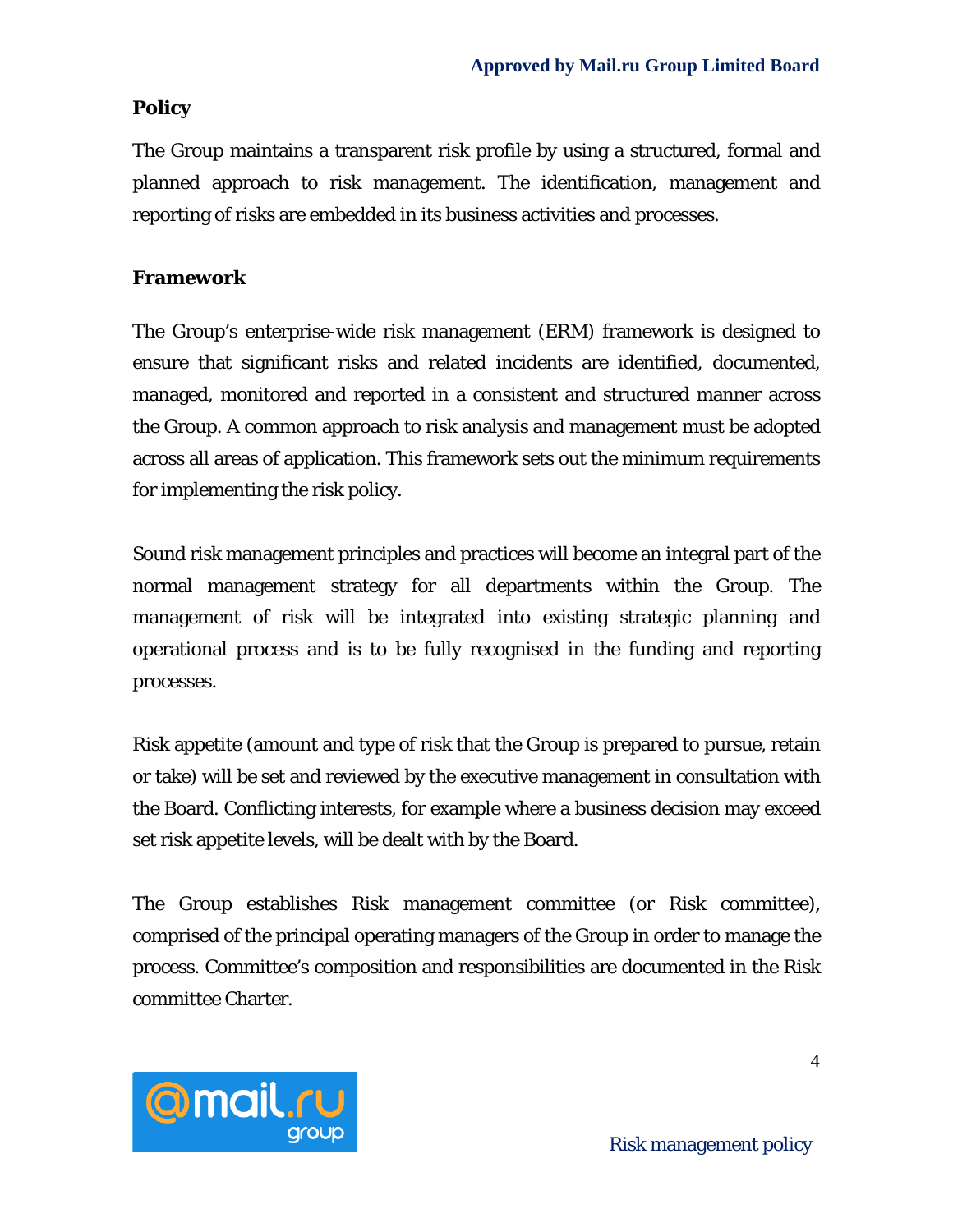### **Managing Risk**

Management, assisted by Risk committee, will analyse major inherent risks and implement effective mitigating strategies to reduce these to acceptable levels.

Risk committee and management will develop an annual plan to ensure that significant risks across the organisation are identified, documented, updated and reported.

The Risk committee will also work with management to update and document the policies, procedures and controls in place, whereby inherent risks are adequately managed and mitigated.

These could include, but are not limited to:

- Risk maps and registers
- Inherent and residual risk assessment
- Internal controls and procedures and the implementation of relevant policies
- Insurance and other forms of risk transfer
- Monitoring of risk, and
- Setting mitigation strategy

Internal audit is responsible for providing an independent written assessment to the Audit committee on the adequacy and effectiveness of the internal control environment implemented to manage inherent risk to an acceptable residual level.

Management, taking into account the opinion of assurance providers (e.g. internal audit), documents and reports residual risk to the Risk committee, specifically risks falling outside the risk tolerance of the Board.